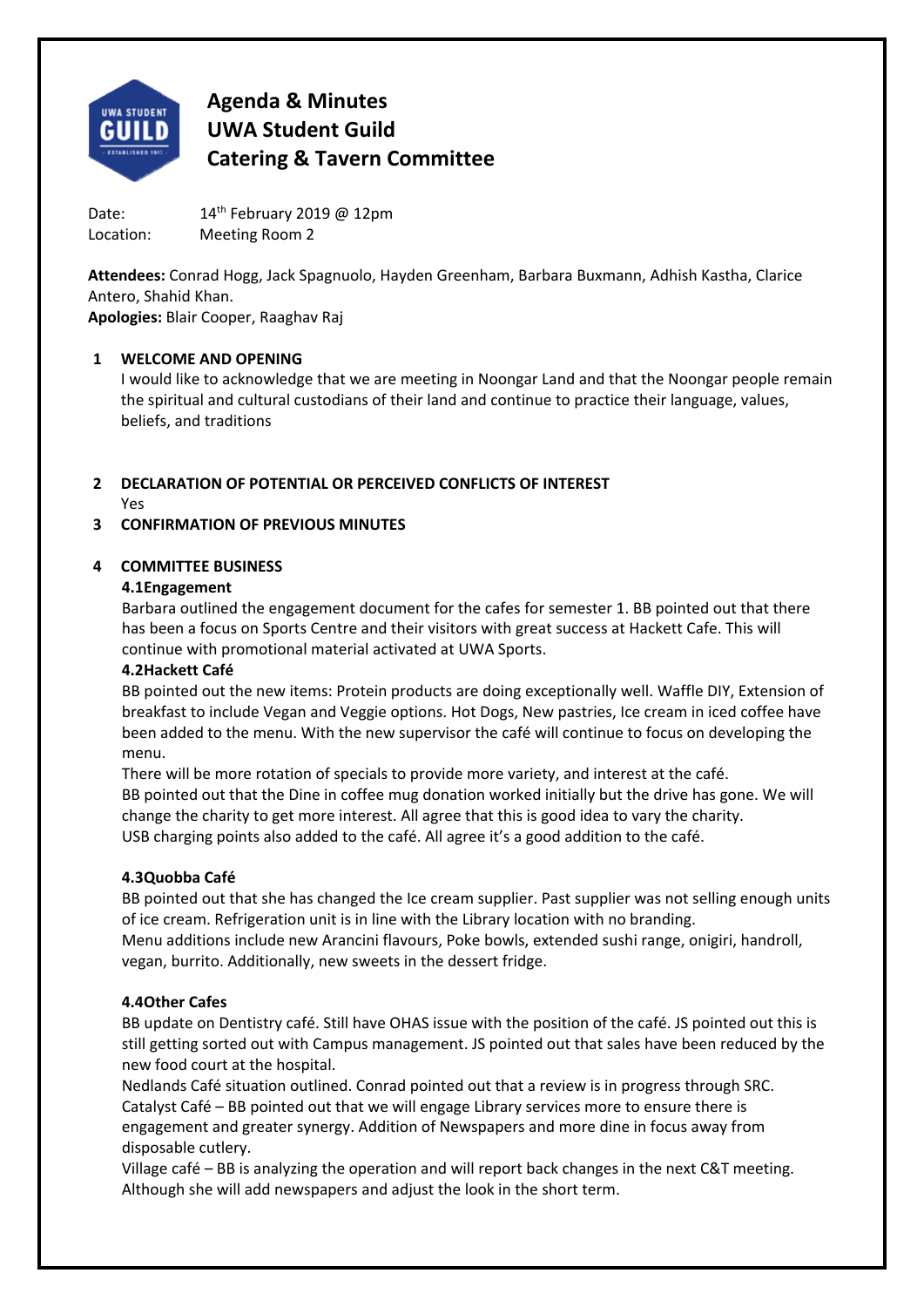### **4.5 Packaging – Straws, Coffee cups & Cutlery**

BB is currently in review for all our disposable items. Guild wants to move to a more sustainable model. Guild will deplete current stock and move to a compostable packaging.

Meeting with supplier to discuss the straws and cutlery bio options. Coffee cups are currently recyclable but not compostable.

### **4.6 Keep Cups**

Expanding the sizes and ranges of Keep cups available on campus.

JS suggested a keep cup program which has been successful at Melbourne university. All agree it might be worth investigating through Enviro department.

#### **4.7 Café dedicated social media**

BB indicated that communication to students is a problem in regard to getting café activity presented. Hayden said that there is a social media shortfall. Currently it is ineffective. Guild weekly is not effective. HG has been engaging one of his staff members to work on Tavern social media. And Conrad says this is an improvement to the message from tavern through this process.

JS suggested that there needs to be some independent commercial marketing which oversees all activity on campus including all retail tenants.

# **4.8 New Tavern Logo "Your Tav, The Tav"**

HG has completed the execution of new logo into the Tavern. This was unbudgeted and reflects some of the additional administrative spend in Jan/Feb. The new logo provides a greater statement that the tavern is at UWA and will create a sense of a local tavern on campus. Providing students with ownership over the space. All agree that the signage is looking good.

# **4.9 Tavern Stage and Lighting Arrival**

HG informed that the new lighting and staging equipment is now in place in the Tavern. This will allow for more events in the tavern. Previous arrangement placed a heavy cost burden on student activity due to hiring costs. All agree that the spend is worthwhile and will be positive for the Tavern student activity.

#### **4.10 Tavern Social Media**

Hayden is currently using internal staff to run social media. Discussion again centred around a solution for social media to commercial offerings to students. All happy with Tavern Social media activity.

# **4.11 Coffee in the Tav**

HG informed that the coffee machine is now operational, and staff received training from Vittoria. Focus will be on dine in coffee and providing non‐alcoholic options for students that dont consume alcohol. JS hopes that it will be well received. The setup costs were unbudgeted, but the service should provide some returns.

#### **4.12 Wine on Tap**

Introduction of Wine on tap with 4 options by the glass or carafe. HG hopes this will help reduce waste and provide good value for patrons. Wine category is in growth at the Tavern and commercial team thinks this is the most sustainable way to serve wine.

# **4.13 First 6‐week Major promotion**

HG pointed out that we will be running a 6‐week promotion fully funded by suppliers. The prize will be a \$4K travel voucher. This will allow us to built loyalty and regular patronage. Expect mid‐year draw. All happy with promotion.

# **4.14 New happy hour**

HG has made changes to the happy hour due to significant drop off in support. Essentially there will changes in the time and duration of the happy hours.

Conrad and Adhish questioned the hours that they will operate. Pointing out that 11am might be too early. Hayden will review the times and report back to C&T.

Conrad also asked if there could be a set price point across all the products. Hayden indicated that he would like to maintain the offer as it is because it might confuse students.

# **4.15 New lunch deals**

Andrew and Hayden designed lunch deals which will commence this semester. Essentially a 9 inch and 12-inch pizza deal will be available. All happy with addition to offers.

# **4.16 Live music Fridays**

Due to the investment in equipment at the tavern HG as reinstated a band programme every Friday in the Tavern. 2‐3 bands every Friday. Trial for the first 6 weeks and see what support they receive.

# **4.17 Tav Wednesdays – DJ, All night jugs**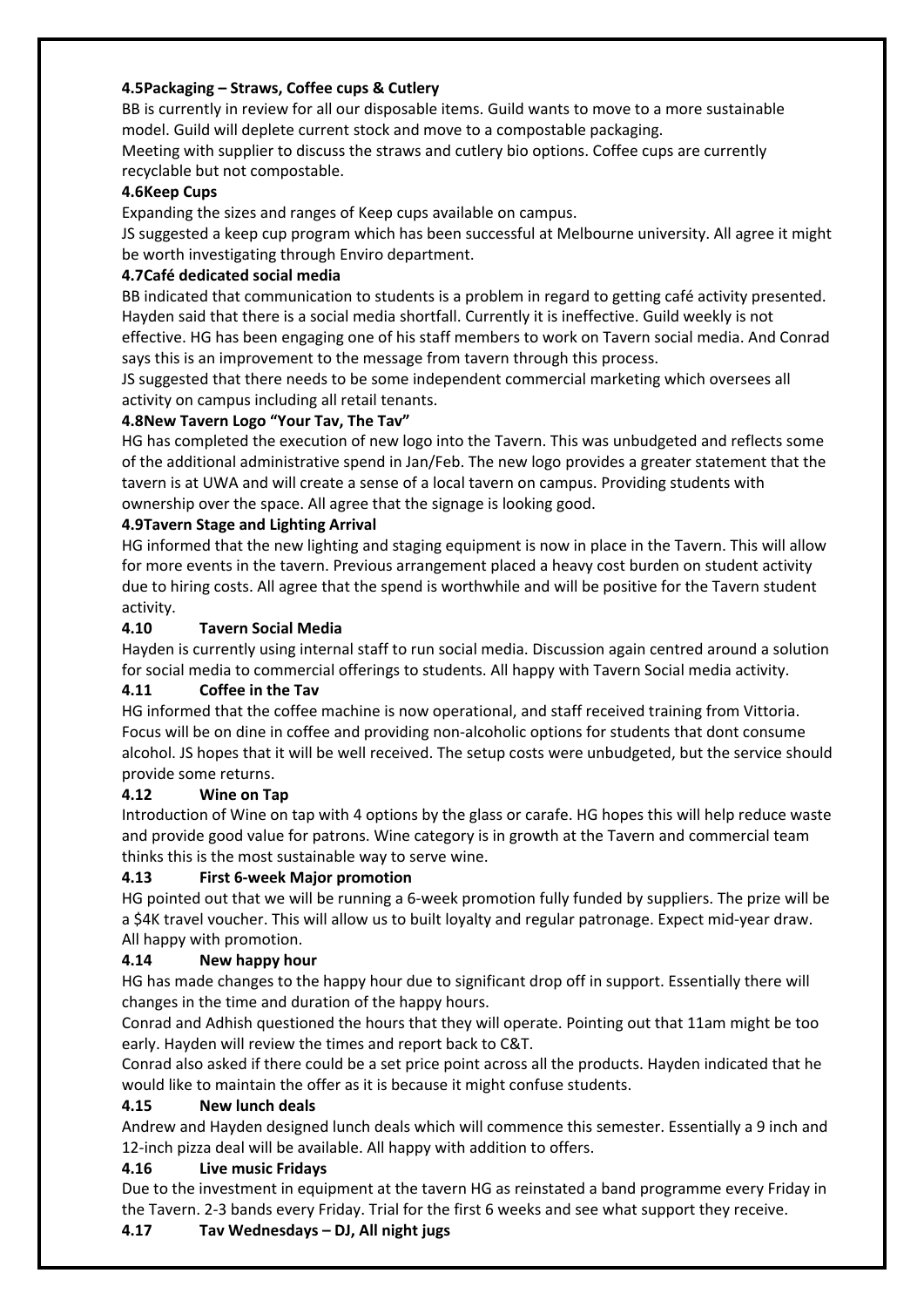Addition of Wednesday activity to counter the activity at Captain Stirling which has been actively undermining student activity at the Tav. All agree with this activity.

### **4.18 Database and Catering newsletter mail out**

Discussion at next C&T meeting

# **4.19 Clubs Display in the Tav**

The club material is currently getting collected and will begin to be added to the Tavern.

#### **4.20 Oat Milk in Cafes**

There was a request for Oat milk to be available in cafes. BB will investigate with suppliers and see what the cost and feasibility of adding it to range.

# **5 GENERAL BUSINESS**

- New Chef Blair Cooper commenced this week and will be added to this committee
- Refectory Tenants are working through fit outs but will be delayed by City of Perth requirements for a DA. New schedule will be issued by end of month
- Shahid requested we review the Halal offering on campus. Particularly relating to fresh food. Brahims offering is not worth it and not readily accepted by students. BB and JS will review and get back to the C&T committee on this issue

# **6 CLOSE AND NEXT MEETING**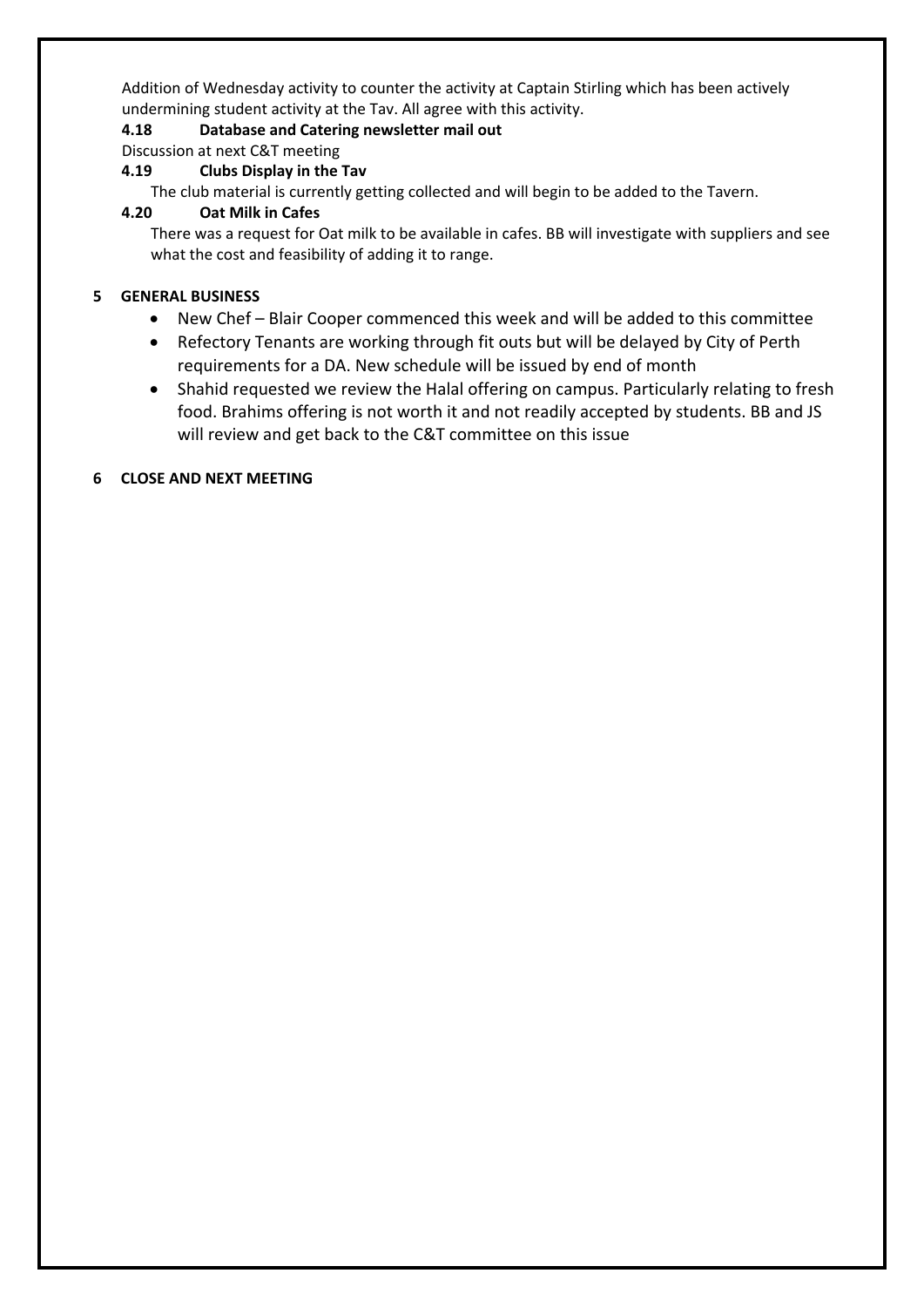

Date: 18<sup>th</sup> March 2019 @ 12.00pm Location: PROSH Room

# **1 WELCOME AND OPENING**

I would like to acknowledge that we are meeting in Noongar Land and that the Noongar people remain the spiritual and cultural custodians of their land and continue to practice their language, values, beliefs, and traditions

- 1.1 **Attendance**: Jack Spagnuolo, Barbara Buxmann, Adhish Kastha, Shahid Khan, Conrad Hogg
- **1.2 Apologies:** Hayden Greenham, Clarice Antero, Raaghav Raj
- **1.3 Proxies**

**1.4 Observers** 

**1.5 Absent** 

# **2 DECLARATION OF POTENTIAL OR PERCEIVED CONFLICTS OF INTEREST**

- **3 CONFIRMATION OF PREVIOUS MINUTES**
	- Yes

# **4 COMMITTEE BUSINESS**

# **4.1Tavern General Update**

JS: In Haydens absence provided an update. Sales good. Blockparty went well. Adhish & Conrad attended and agree it went well. New exec chef hired. Drew will possibly assist with ball menu as he created it. Coffee machine in tavern added, will promote more towards colder months. Marshal will do the shelving when he gets time. Pizzas going well. \$10 lunch deal working. Wine on tap going well. Regarding social media activity cant really comment. Live music Fridays still going. Sales on track, doing well compared to last year. Last year they didn't have a kitchen.

# **4.2Event EFTPOS**

JS: EFTPOS failed at Block Party, not in tav, the other one). New Ref tenants will get their own lines for EFTPOS

# **4.3Beer/ Cocktail Towers**

CH: Supports the idea. Recommends there is some control system. Keep an eye on RSA.

# **5. GENERAL BUSINESS**

# **5.1 Café Updates**

BB: On Hackett: New menu working very well. Protein products very popular. Waffles back on menu and selling well. All hot meals in Hackett now Halal. Big Brekkie very popular in Hackett, and I dropped the price of Vegan & Veggie Big Brekkie this week. Hot dog on special, can choose pork or beef sausage, first topping free.

SK: Can we advertise more that the meals are Halal?

BB: Currently we only do internal advertising with posters (in café and A-frame). But I can certainly look into other ways to get the message across. Syed last year helped me distribute flyers at prayer rooms. SK offer to do this again. BB will arrange flyers.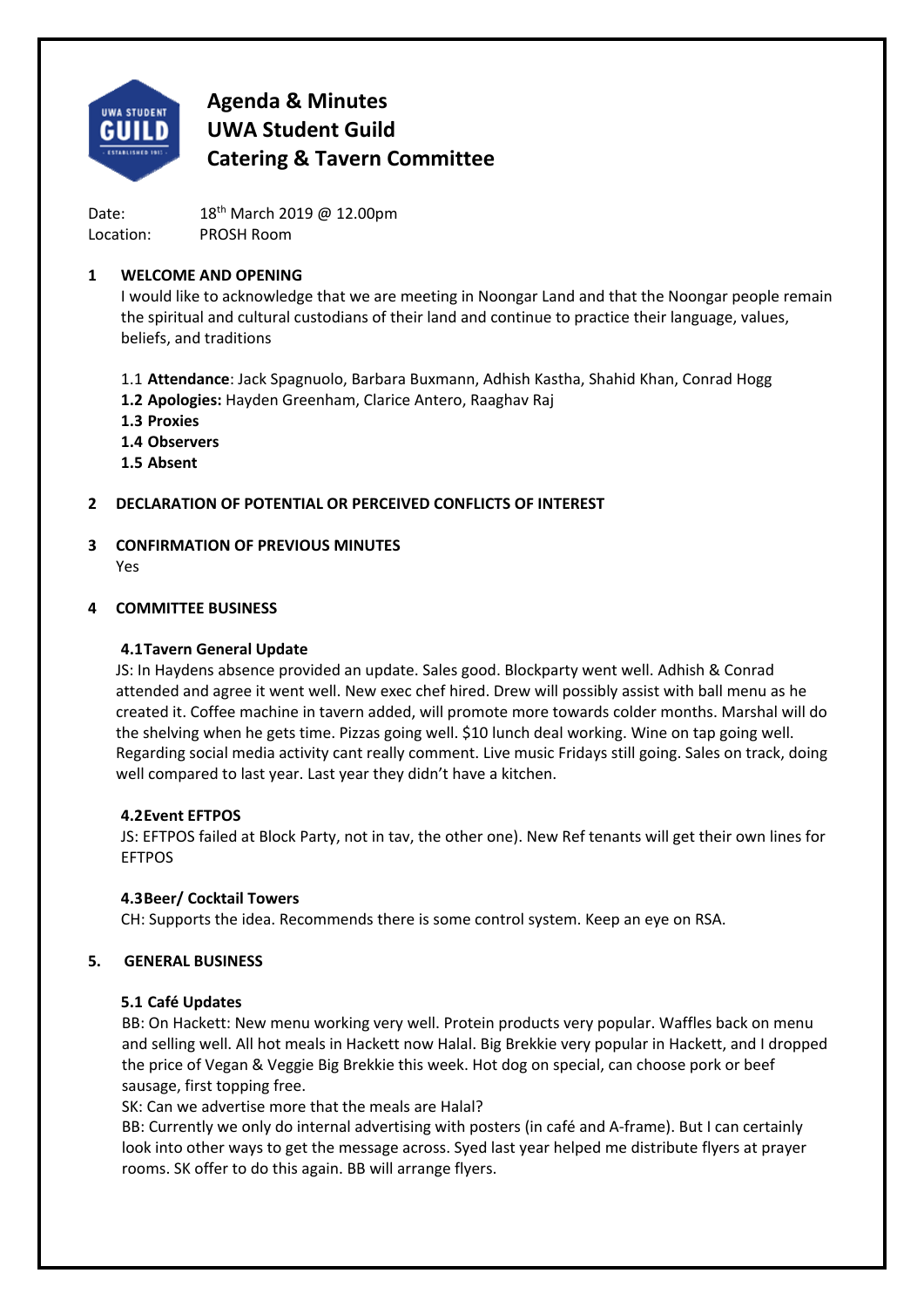BB: On Catalyst: Purchased some equipment here to assist with expanding the menu. New pie warmer which already has increased pie sales, fryer so they can do fries and other products, and a flat top stove. Daily newspaper delivery. Promoting dine in.

BB: On Village: Small changes like daily newspapers, added poke bowl, big focus on coffee training, helping to break the lunch queue. Open daily the side doors and put out an A‐frame which makes a difference.

BB: On Quobba: Cafe super busy, and we always do small things to keep it changing. Last month added the Streets ice cream freezer, and lollies selling very well.

BB: Apart from Dentistry (which has the competition with new hospital cafes) & Village, the other 4 cafes sales are strong. We meeting with our packaging supplier this afternoon to discuss coffee cups. Keep cups selling well. Still waiting on a supplier to let me know they have oat milk, I have not forgotten.

BB: Since our last C&T meeting I had a meeting with Chloe regarding café social media. The Marketing team has been posting more often which has been great. Also added the "Love Food" section on the Guild weekly.

CH: Would still like to explore the option of having a "food on campus" social media. Require a meeting & workshop

# **5.2 Coffee Carts**

JS: They being shipped as we speak and should arrive in Freo this week sometime

#### **5.3 Vegan Products**

SK: Can we have more vegan products like in Hackett & Quobba in other cafes? BB: We probably do, the advertising of those products aren't clear in Village & Catalyst at the moment, but we are working on redoing their labels and adding the traffic‐light system (stickers) at those cafes too

# **5.3 Cutlery**

BB & JS has a meeting with supplier this afternoon regarding options. Will review cutlery sets, and the possibility of charging.

#### **5.4 Healthy Foods sticker**

CH: Could we explore a sticker to highlight healthy foods in cafes. Students can make a healthy choice, and promote healthier options. We might need to define what is "healthy".

BB: Can certainly look into it.

SK: What about displaying micro nutrients

BB: That is a bit advanced for us at this stage, and will be a massive project. I suggest baby steps, lets start introducing the other stickers & healthy food stickers first.

# **5.5Coke Vending**

JS: Contract for vending expire in May. 8 vending machines from other suppliers, mainly Asian. Coke would want exclusivity. Last year sales \$100 000, about 10% down from the previous year. Assume because of less carbonated drinks, but even water sales down. Asked Coke to reconsider their selection. Increased commission. UWA hasn't allowed us to put vending machines in other (the right) areas. At next C&T meeting JS will present Coke recommendation.

AK: Which vending is ours JS: All, excl Uni Sport

**6 CLOSE AND NEXT MEETING** 

TBC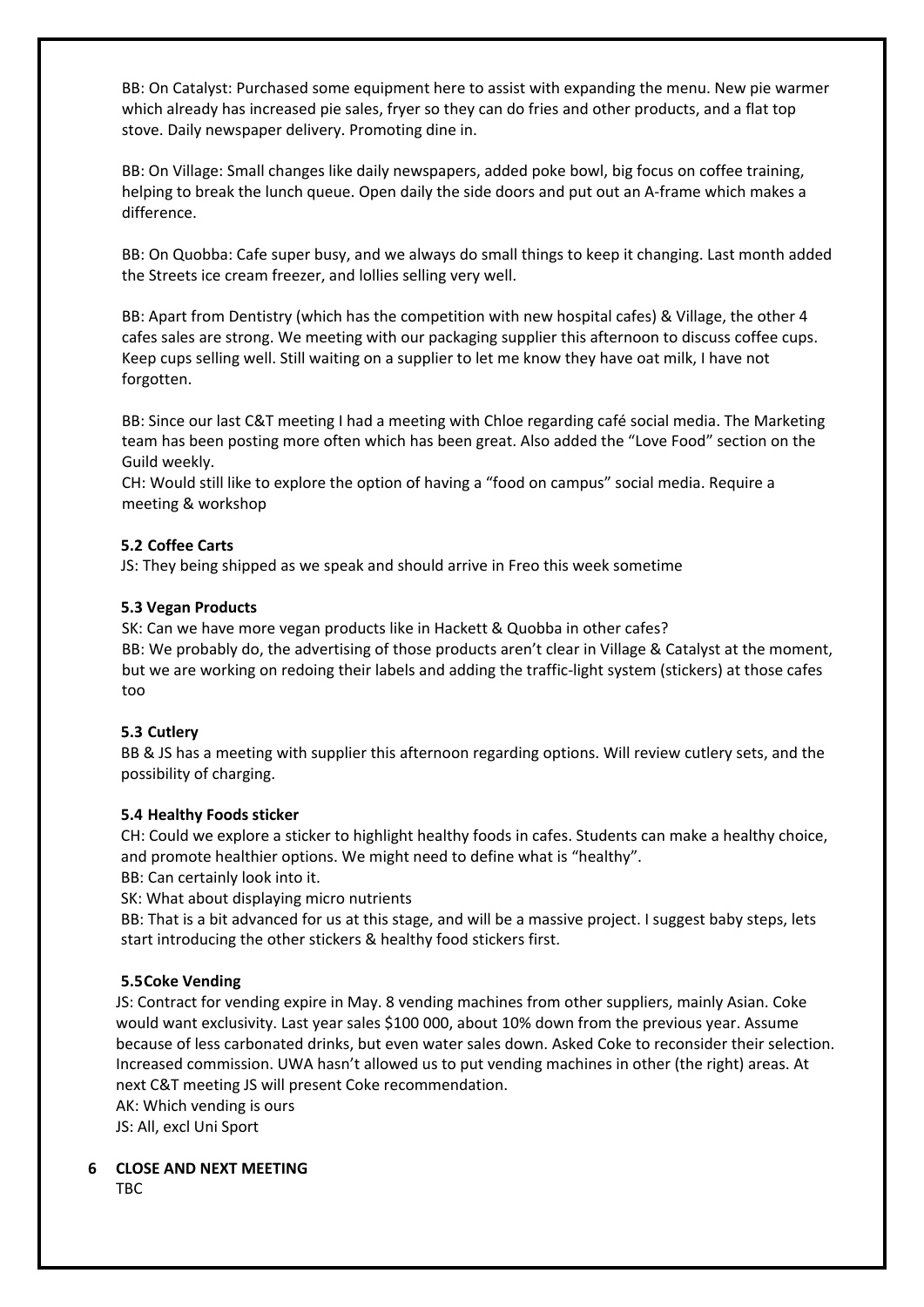

Date: 24<sup>th</sup> April 2019 @ 10.00am Location: Meeting Room 1

# **1 WELCOME AND OPENING**

I would like to acknowledge that we are meeting in Noongar Land and that the Noongar people remain the spiritual and cultural custodians of their land and continue to practice their language, values, beliefs, and traditions

1.1 **Attendance**: Jack Spagnuolo, Barbara Buxmann, Adhish Kastha, Shahid Khan, Conrad Hogg, Hayden Greenham, Clarice Antero.

Introduction of new Executive Chef, Daniel Lopes to the C&T committee

- **1.2 Apologies:** Raaghav Raj
- **1.3 Proxies**
- **1.4 Observers**
- **1.5 Absent**

# **2 DECLARATION OF POTENTIAL OR PERCEIVED CONFLICTS OF INTEREST** None

**3 CONFIRMATION OF PREVIOUS MINUTES** Yes

# **4 COMMITTEE BUSINESS**

# **4.1Tavern Updates – (HG)**

# **4.1.1 \$10 Tavern deal**

The \$10 lunch deal is doing very well and driving foot traffic to the Tavern. Students are happy with the offer and there will a variation on the offer during semester. All agree it is a good initiative.

# **4.1.2 Coffee Offering**

With the installation of the coffee machine at the start of March. Concerted effort will be placed to promote the coffee offering into the cooler months. HG believes it will add to the offer in the tavern for students and staff.

# **4.1.3 Beer Towers**

These are doing well in the Tavern with the current pricing of \$20. All the towers are currently funded through rebate by Lion Brewing but should still be value at full price. HG has had a few issues with some stolen towers but generally they are returned with a card surety at the bar. Some students are forgetting their cards behind the bar but all in all its working well.

Minor issue with RSA with students purchasing a beer tower individually. This is getting monitored by staff.

# **4.1.4 Friday Bands in the tavern**

The tavern initiated this program on Friday with limited success. It really became a band event rather than a student event.

The exception was in the  $6<sup>th</sup>$  week when the Love foundation was part of the event and has 200 people in the venue. HG believes that the only way to make these events a success is to have them led by Clubs and Societies. All these activities need to be initiated by students and supported by students. Block party was a good example of the type of activity that works.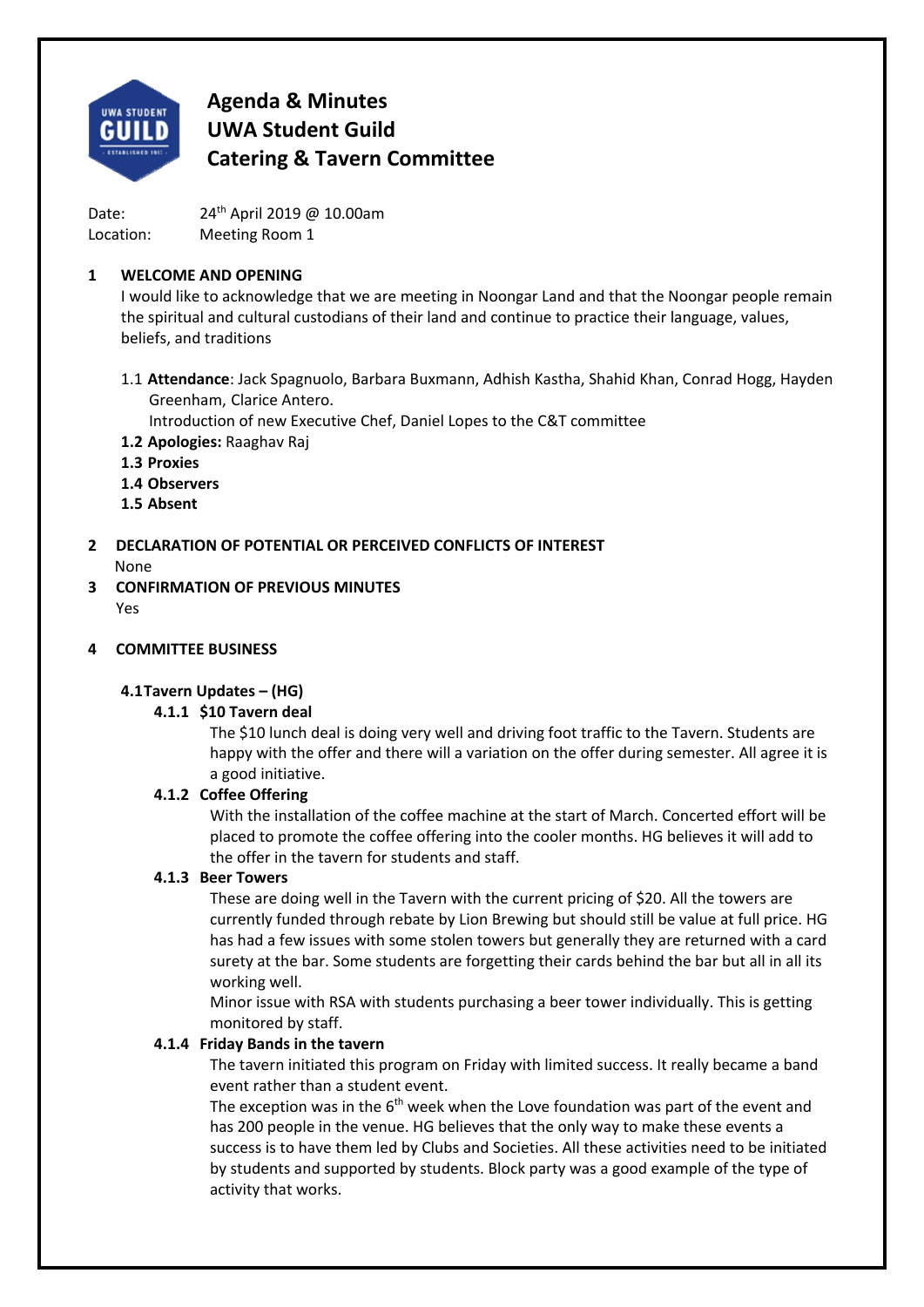#### **4.1.5 Travel Voucher Promo**

Win \$4,000 travel voucher promo was relatively unsuccessful. It did increase craft beer slightly but not enough to warrant the size of the prize. HG pointed out that although consumption was 64% up in beer during the promotion. There was limited participation with few people coming to the evening of the draw.

HG believes it will be better to do smaller instant redemption promotions to provide a prize at point of purchase. Everyone agrees that it may be a better use of the promotional fund.

#### **4.1.6 Happy Hour times**

AK asked if the happy hour times are generating additional patrons at the start of the day. HG confirmed that they are working well and getting people in earlier for food which is good for the Tavern. HG will continue to monitor the Happy hours to see if they are effective.

#### **4.1.7 Mimu App**

HG suggested we explore the viability of Mimu ordering system which allows patrons to preorder and pay for Food & Beverage. HG believes it would work well for food orders because they would go directly to the kitchen. Transactions go directly into our designated account. Currently have no interaction with TASK

Mimu app people are expanding their services and are interested in our demographic and are offering the service at \$200 per month rather than the usual \$500 per month. Customer pays a 30cent transaction fee.

JS suggested that Finance and IT need to be involved from the beginning. System is not viable unless it can connect with our current accounting/POS systems.

HG will organise a meeting with Mimu and potentially look at a trial if it can be implemented through finance.

#### **4.1.8 Hot drinks for winter**

HG is rolling out the hot drinks for winter. Starting on the  $1<sup>st</sup>$  May. CH will promote through Guild weekly if details are forwarded to him.

#### **4.1.9 Off licence sales**

HG indicated that there is an off licence in place in the Tavern that allows alcohol to be purchased and taken away. This has not been promoted to reduce the risk under the license (RSA).

All agree that we should continue to sell products take away without actively promoting the practice to individuals. Clubs and societies will continue to use the service as required.

#### **4.2Re‐use containers**

Clarisse (CA) suggested we need to look at look at promoting a discount of 10% to students that bring their own container to our outlets to reduce the amount of waste generated on campus and move to a waste free takeaway service.

JS indicated that the discount currently in place for students is already substantial and we could not afford additional 10%. The cost saving on packaging is not substantial and would be in the order of 10‐20 cents per meal and could be passed on.

The main difficulty would be relating to the service of food under the Health act. Bring your own containers would need to be cleaned prior to service of food. This would be not be possible across our cafes in an operational sense.

CA and JS will look at getting more details on University of Melbourne programme to determine if its something that could be implemented.

#### **4.3Café Updates (BB)**

#### **4.3.1 Hackett Café**

Barbara (BB) is very happy with Hackett performance with the following currently driving increased patronage.

- Rotating Specials
- $\bullet$  Easter bunny milkshake 168 sold in three days
- Coffee protein Shake WC 29<sup>th</sup> May
- Extension of breakfast menu to 7.30am 1pm daily
- Gluten Free items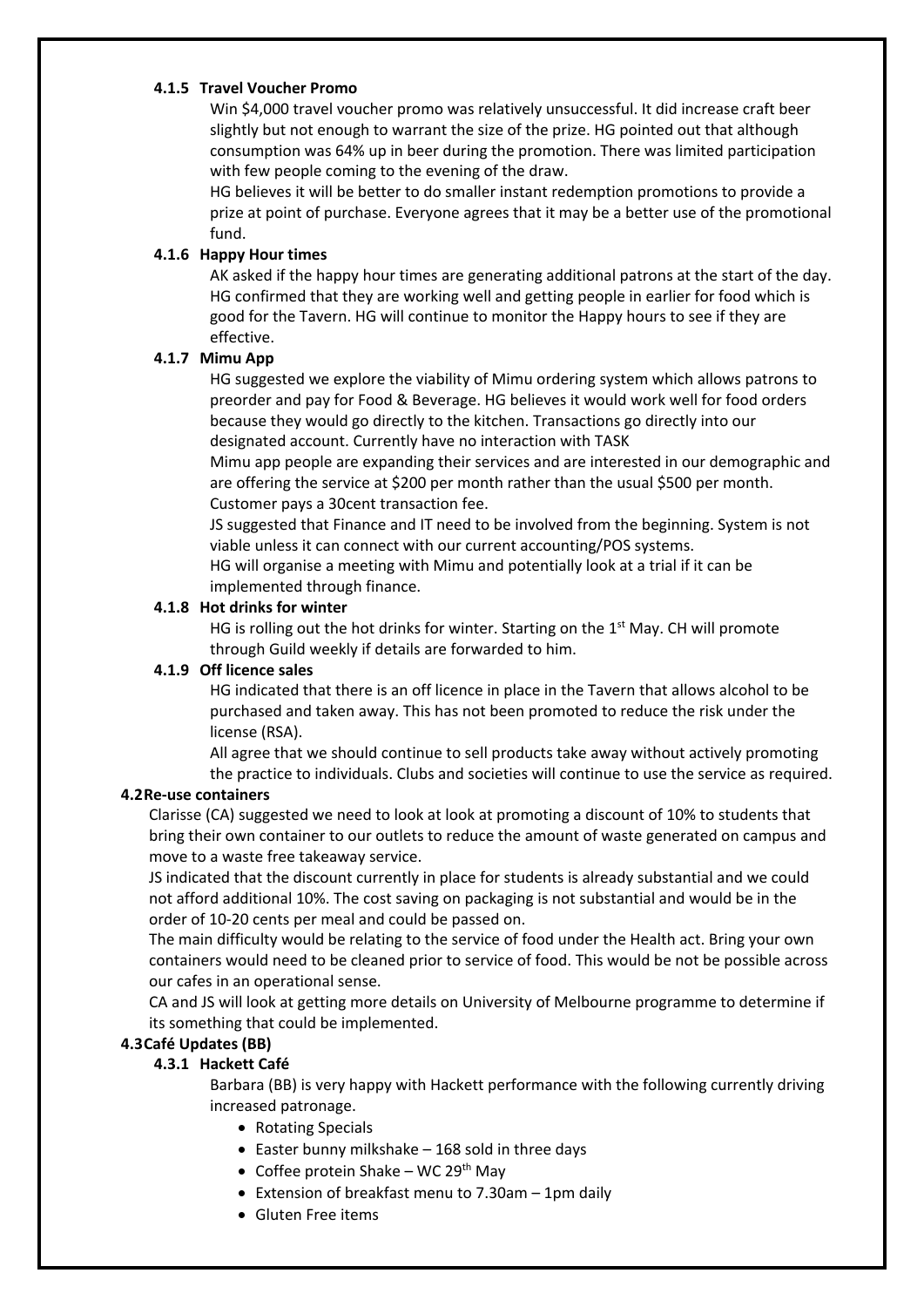- Raw protein balls
- Baked Spuds

# **4.3.2 Catalyst Café**

BB has made changes in 2019 to the café and there are really good signs in regard to the service. BB and JS will continue to work with Library services to bring the outlet operation closer to Reid library operation.

Addition of several products including protein balls.

Figures indicate that students are increasingly going to Catalyst rather than Guild Village café.

# **4.3.3 Village Café**

BB is working to bring the customer services up and improve the consistency of the coffee on offer through training. The café will now be open earlier (7AM) due to demand and close earlier due to lack of demand.

Additionally, the following additions/improvements in place

- $\bullet$  Breaky roll selling 50 per day
- Hot meals improvements and availability increased
- Coffee focus
- Increase in variety of items
- Product label changes for clearer communication of both product and price

#### **4.3.4 Quobba Gnarning Café**

BB happy with all that is going on at Quobba. Ahead of budget and LY. Addition of Raw protein squares and balls.

#### **4.3.5 Other items**

- Feedback through QR code to ensure we capture more student feedback. BB will discuss with Kelvin to implement in cafes. All agree it's a good idea to complement the feedback boxes.
- Chocolate wheel promotion. Prizes with purchase. BB to work in implementing through suppliers.
- Oat milk request still looking for a viable supplier of the product. Will report back when one is found.
- Glass keep cup. Review of the current cup. Some issues with the lid closure. Samples to come from Keep cup and M&M supplier.
- Welfare week specials planned, and introduction of free fruit based on budget allocation as per LY.
- New food labelling stickers in cafes to provide clarity of healthy meals for students. Should be driven by students. Follow up required to have student healthy meal programme. CH will work to clarify.
- New supplier (#untrashy) for reusable stainless straws and cutlery cases which will make it easier to order and sell. Pricing slightly higher than current straw set. CH wants us to supply both.

#### **5. GENERAL BUSINESS**

#### **5.1 Coffee Carts**

JS: They are being equipped as we speak and should arrive on campus in the first week of May.

#### **6 CLOSE AND NEXT MEETING**

TBC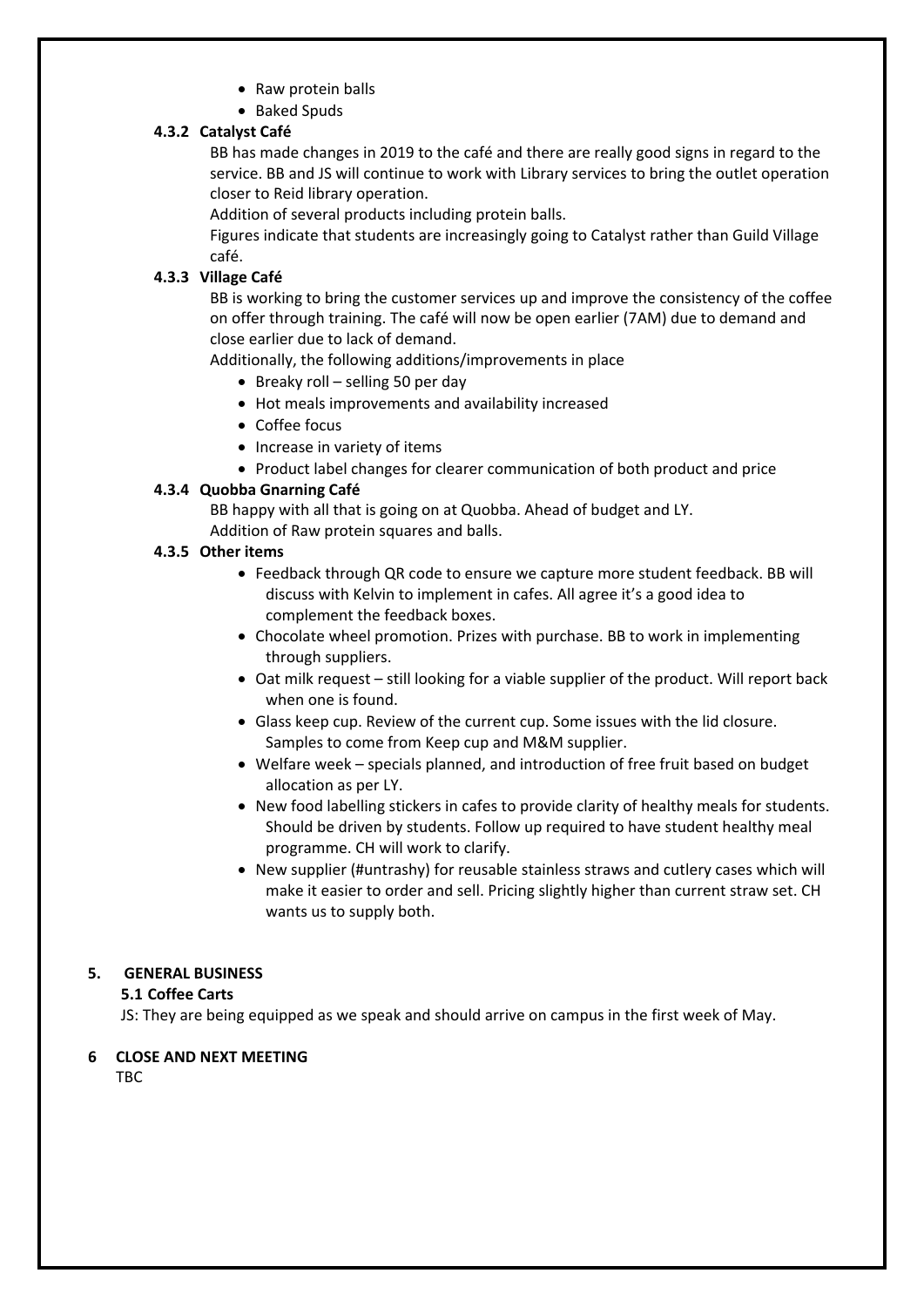

Date: 18<sup>th</sup> June 2019 @ 11.00am Location: Meeting Room 2

# **1 WELCOME AND OPENING**

I would like to acknowledge that we are meeting in Noongar Land and that the Noongar people remain the spiritual and cultural custodians of their land and continue to practice their language, values, beliefs, and traditions

1.1 **Attendance**: Jack Spagnuolo (JS), Barbara Buxmann (BB), Adhish Kastha (AK), Shahid Khan (SK), Conrad Hogg (CH), Clarice Antero (CA), Hayden Greenham (HG), Daniel Lopes (DL)

- **1.2 Apologies:** Raaghav Raj
- **1.3 Proxies**

**1.4 Observers** 

**1.5 Absent** 

# **2 DECLARATION OF POTENTIAL OR PERCEIVED CONFLICTS OF INTEREST**

**3 CONFIRMATION OF PREVIOUS MINUTES** Yes

#### **4 COMMITTEE BUSINESS**

# **4.1Tavern General Update**

DL: New menu start next week.

HG: Tav open Thursday and Friday every week during winter vacation and a good time to practice the new menu before semester 2

CH: Why was there items removed?

DL: Removed pizza items that don't sell. Also high wastage and expensive items that don't sell, for example goats curd. Vegan and vegetarian is now combined. Vegan cheese is expensive and is now an extra charge. More gluten free options. This is also easier for the kitchen. Reducing the pizza menu made space for Pub Grub items like parmi, fish and gnocchi.

JS: Compared to the market we are well priced

CH: Like the gluten free bun

DL: Will also have gluten free pizza bases. The idea is to make small menu changes every semester.

CH: Also excited about bao bun

HG: Parmi price used to be a concern but now fairly priced

DL: We have sold a fair few

CH: Have we changed the pizza size? Students comment about that.

DL: No.

HG: The only variable is the change in thickness of the pizza base depending on how busy it is and how much time we allow for it to rise.

DL: On busy days we do 4 pizza base batches

JS: We are looking at new equipment which will allow for bigger batches.

HG: The pizza bases are hand made.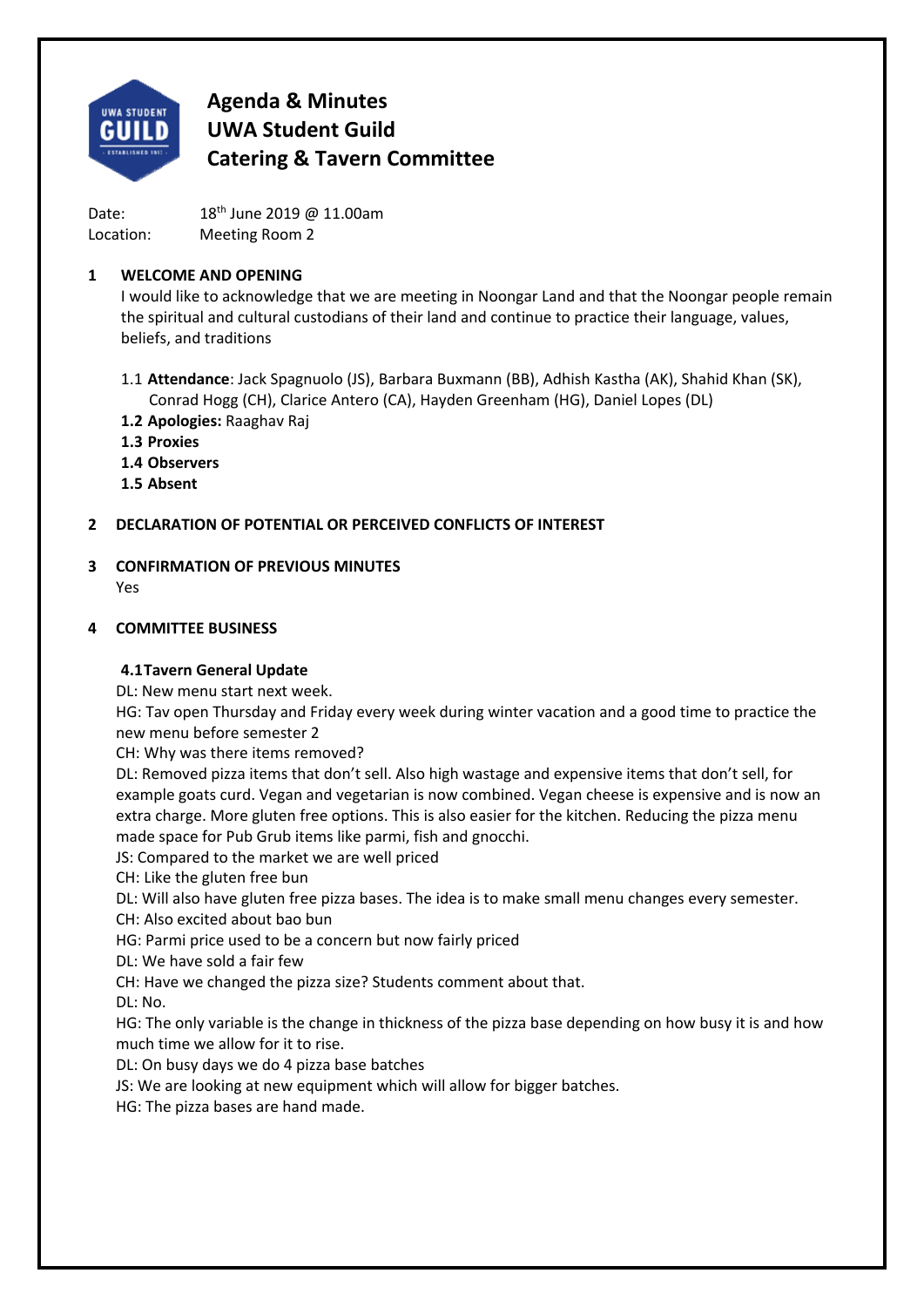#### **4.2 BYO Container Scheme**

CA: Together with Conrad worked on a proposal for bring‐your‐own container program. Successfully operating in other uni's. Last time Jack brought up food and safety standard concern, but according to food standards page there is nothing by law stopping us. Also looked into the Food Act.

Very popular at universities like Harvard. The students are asking for this.

HG: My point of view, I would feel uncomfortable putting my food into their own container. We could face food poisoning complaints. Not sure how we would keep track of burrowed containers. It will also be time consuming and labour intensive. Might cause arguments and be complicated. I wouldn't want to do it and get sued for a food poisoning complaint.

JS: I understand there is no legislation but it comes down to us how we serve the food. For the borrow option it would have to be a standard container, and not all cafes have washing facilities. The keep cup gets cleaned prior to making coffee, but food containers are different. In a café setup with a different menu, maybe, but we have moved away from that. It will need more work to think it through. The responsibility is on us, and we will be held liable.

HG: The HACCP creditation will probably not allow that

CH: Whats that?

DL: Hazard Analysis Critical Control Point

JS: I do want to more forward for us to use less plastic. Some things are just too costly and something may come from the RAW TEC meeting. I don't see many uni's in Australia doing it.

BB: Not sure if this is enough to cover us, but what if we put it on our menus. Bring-your-own container discount available, and also add its at own risk. Also when we put it through the till system, like with the keep cup, we will put the comment use own container.

JS: If we went to a program like this, how much do you think we will reduce waste? We already do dine in cutlery and plates. We wont be able to do this in all cafes. I don't see our massive gain. How would we enforce this in tenancies?

CH: We wont.

JS: There are operational risks and I will look at all of them. Remember we already working on very low margins.

HG: What about trialling it at one café and measure the outcome? Option 1. And then roll it out in other outlets.

JS: Regarding option 1. Clarice, do you have any contacts at the universities this is already in place? CA: No. But in Melbourne they do option 2.

JS: Nobody is currently doing it in Australia. There is operational risk and may impact our bottom line. CH: OK will you work on it with Barbara

JS: No I will work on it directly. The impact will be across all P&L's, how we ring it up, change of menus, service. Its not just about putting it in a container. Will affect portion sizes which took me 2 years to get that right. Mutya will have to get involved too.

CH: Option 1 will happen. We will get back to how it will happen.

# **4.3 Mimu App Update**

HG: Slow uptake. Took time to get used to it. Had a promotion, MIMU paid for it. Not as much of an uptake as I hoped. Few teething problems. Slight variance in pricing which we need to sort out, otherwise pretty smooth. Havent been here due to back injury, but got good feedback from staff. Will push for staff to use MIMU order on Thursdays and Fridays during vacation. Had an enquiry from other universities, in Gold Coast. AJ who runs it, has been very good. The only other issue was WIFI. Back of house very easy. Feedback from people positive.

# **5. GENERAL BUSINESS**

# **5.1 Café Updates**

BB: At Hackett, we will promote venue hire. The clubs and departments use the café but I don't think the students knows they can hire it for any party or event.

Quobba has extended opening hours over the weekends now during winter vacation. The Library requested it. Last weekend was a bit quiet, but still worth opening.

Nedlands will be closed over vacation and reopen for semester 2.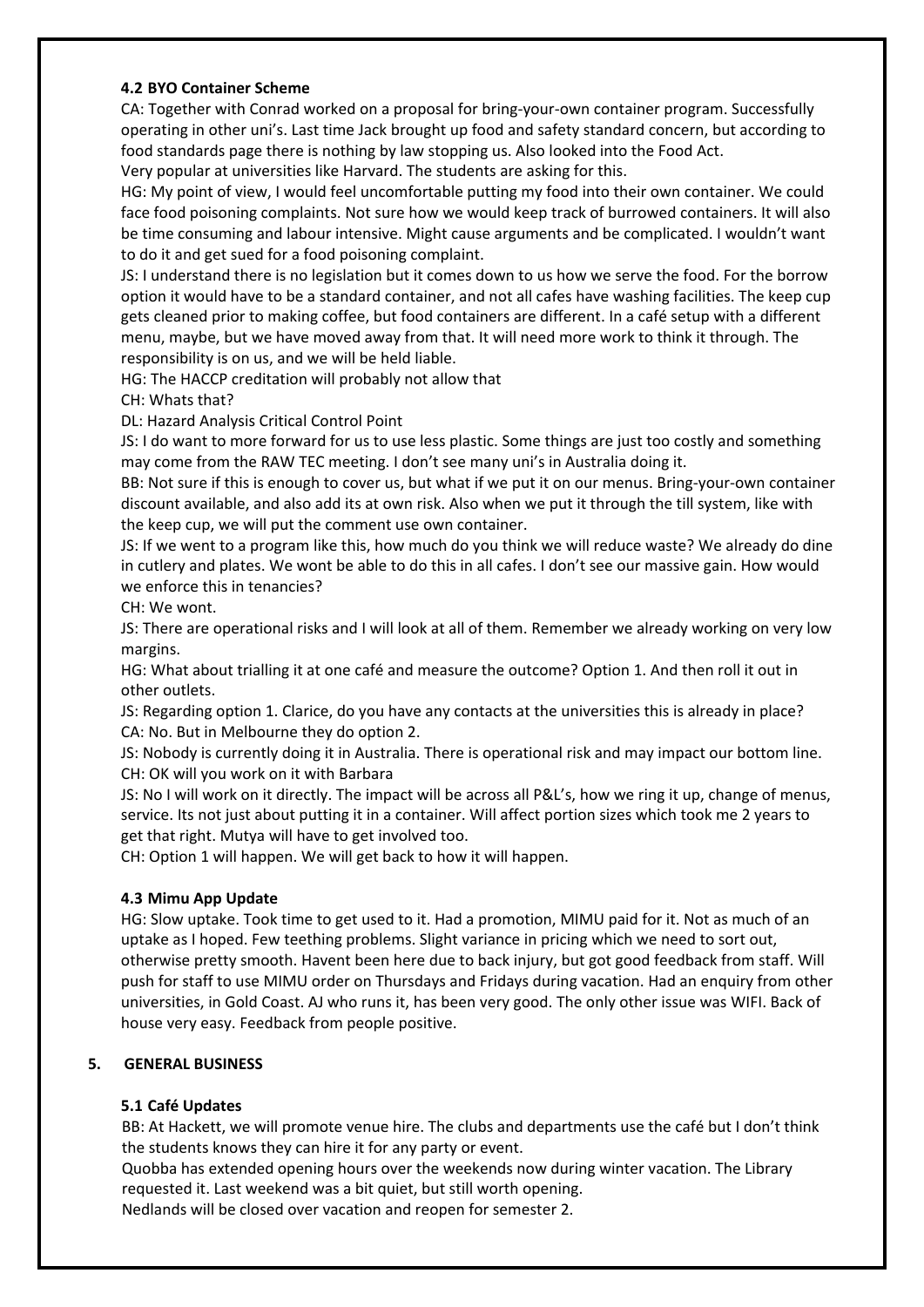Catalyst will have some menu changes, and move from 3 food portion sizes to 2 like Quobba & Hackett. Regular & upsize. Container will be bio.

Catalyst will also get a dine in napkin with the logo printed on to promote dine in. Coffee carts trial during the vacation.

James from GSC helped with online feedback questionnaire, and I will work with Marketing to have the QR code in cafes so students can leave instant feedback.

Oat milk, sorry still no supplier can help me with this.

I have ordered a new keep cup order, and by semester 2 you will see the see‐through keep cup, which is like glass but wont shatter, as well as more sizes available.

The new take away coffee cups has been ordered a few weeks ago, so hoping they will be here by semester 2. You will see the inside is brown, it is bamboo cups, and will be bio. The current Vittoria cups is also bio.

I am looking into water bottles to sell retail. Certain cafes like Quobba is right next to a water source, so for the students serious about good choices, can rather buy a container and refill rather than buy a disposable water bottle. I will make sure we have different colours as well as clear for exams. Our supplier can do these fold up reusable straws, and we can brand the lid. I asked for a sample to see if its durable.

My aim is to have no more plastic straws by beginning of semester 2.

During the vacation I will prepare for IGA opening on campus. There is some duplicate products we sell, and I will have to look at their pricing or replace them.

#### **6 CLOSE AND NEXT MEETING**

TBC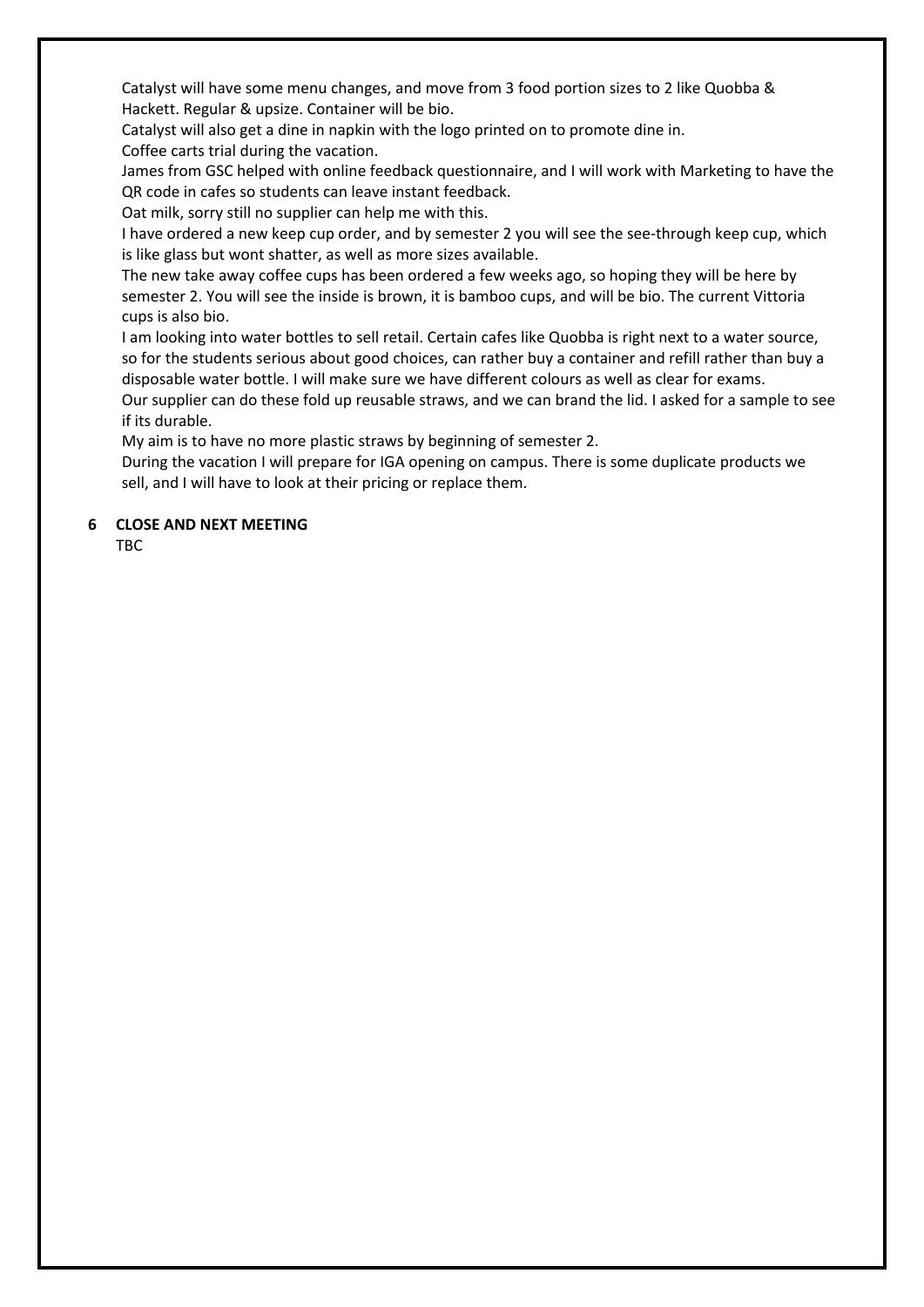

Date: 9<sup>th</sup> August 2019 @ 2.00pm Location: Meeting Room 1

# **1 WELCOME AND OPENING**

I would like to acknowledge that we are meeting in Noongar Land and that the Noongar people remain the spiritual and cultural custodians of their land and continue to practice their language, values, beliefs, and traditions

- **1.1 Attendance**: Adhish Kastha (AK), Caitlin McPhail (CM), Jack Spagnuolo (JS), Barbara Buxmann (BB), Conrad Hogg (CH), Clarice Antero (CA), Hayden Greenham (HG), Saskia Thomas (ST), Zlindt See (ZS).
- **1.2 Apologies:** Raaghav Raj, Daniel Lopes (DL), Shahid Khan (SK),
- **1.3 Proxies**
- **1.4 Observers**
- **1.5 Absent:** Talin Taparia (TT)

# **2 DECLARATION OF POTENTIAL OR PERCEIVED CONFLICTS OF INTEREST**

# **3 CONFIRMATION OF PREVIOUS MINUTES**

Yes

# **4 COMMITTEE BUSINESS**

# **4.1Meal Deals/\$9 Lunches**

(BB) suggested \$5 and \$9 meals with 2 options per café. There is general endorsement of the meal choices. (ST) believes that if we advertise the options students will be surprised at the choice available in our cafes.

(BB) will implement the meals on her return from leave W/C  $19<sup>th</sup>$  August. All agree that this is best course of action.

# **4.2 Catering Update**

(BB) provided a brief feedback on the outlet changes. Hackett café will have Mantou, Hot chocolate as a special.

Catalyst has a new breakfast and lunch menu. Changes from present 4 portion sizes to Regular and upsize will improve service. Additionally, a dessert menu has also been added in line with Hackett offering. Currently no ice cream on offer but will be added when Guild village closes.

(BB)Dentistry café will have specials to attract non-Guild members. This is to attract more customers at the hospital and compete with other outlets in the precinct.

(BB) says that the QR code feedback for cafes is now live. This will allow customers to easily provide feedback through their devices. This should allow us to get more feedback than conventional means.

(BB) said that Oat milk will be added to the café coffee offering in 2 weeks (WC 19<sup>th</sup> August). The supplier was very protective of where the product was sold. Initially it will be in Catalyst, Hackett, and Quobba G.

(BB) All plastic straws will be behind the counter for people who cannot use compostable options. Otherwise paper straws will be flowing through our outlets. All agree this is good.

# **4.3 Promotion of Budget Meals**

(BB) pointed out as above that they will become available and promoted through our social media.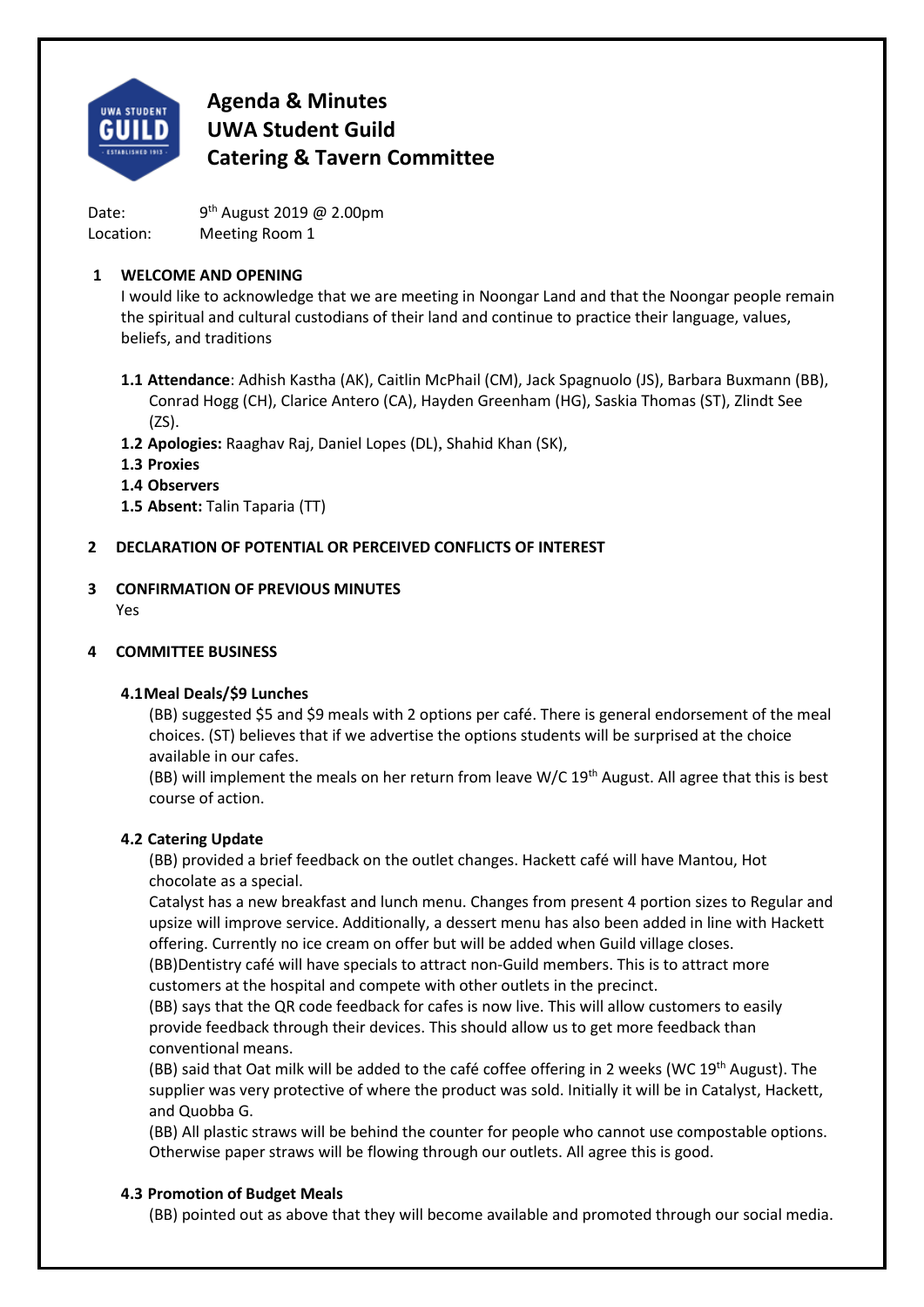#### **4.4 BYO Container Scheme**

(CH) and (JS) outlined the container programme for the new attendees and the reason behind the direction we have taken.

(BB) has received 3 different options with various costs which need to be explored.

(CH) pointed out that the price point for the container is important to ensure there is uptake by students.

(BB) will look at getting samples of the 3 offered up by M&M suppliers. But will also look at getting more options through Irene on Monday.

Further discussion will occur during the week to make a final decision. (CA) agrees this is a good course of action.

# **4.5 MIMU App update**

HG: Slow uptake with not many subscriptions. Will look at removing it if there is no improvement, before we start paying for service.

(HG) said that he was at Jack Rabbit Slims in the city and he saw some good customer promotions we should get. (HG) said that they haven't done much promotion apart from initial launch.

(CM) indicated that we could promote the MIMU application internally. (HG) wants MIMU to do more of the promotion and will contact them.

(ST) indicated that the information to activate an account is lean and this makes it hard to start for most students.

Hayden will discuss with MIMU and come ack with further recommendations.

#### **4.6 SOC Discounts in Tavern**

(HG) outlined the request from SOC president Taco Shiraishi for Club executive members to receive discount at the tavern. Hayden suggests that margin is tight and there would be limited value in providing such discount. RSD was provided a free pint through supplier funds but they generate substantial volume related to this offering.

(JS) pointed out there is no budget allocated for a program and it would need to be approved by SRC.

(ST) pointed out that meetings are not getting held in the tavern. (AK) pointed out that if we provided such discount, we would give some students preferential treatment. A little bit elitist. (CM) suggested we could run event-based discounting such as happy hours for club executive members. (HG) indicated that there are limitations to how long and how often you run discount alcohol promotions.

Best solution would be to look at the budget to see if there is a possibility to fund bar card or account for executives, but this is not ideal.

(HG) will communicate to Taco that it is not possible to fund discount through the tavern but will need to request it through Guild president and student executive for discussion.

#### **5. GENERAL BUSINESS**

(CA) asked if there was a possibility of having a burger deal. (HG) pointed out that we have burger deals in the tavern but is happy to review any requests directly

#### **6. CLOSE AND NEXT MEETING**

Next meeting date is yet to be decided. Please contact the Guild general secretary [\(secretary@guild.uwa.edu.au\)](mailto:secretary@guild.uwa.edu.au) with any apologies or proxies.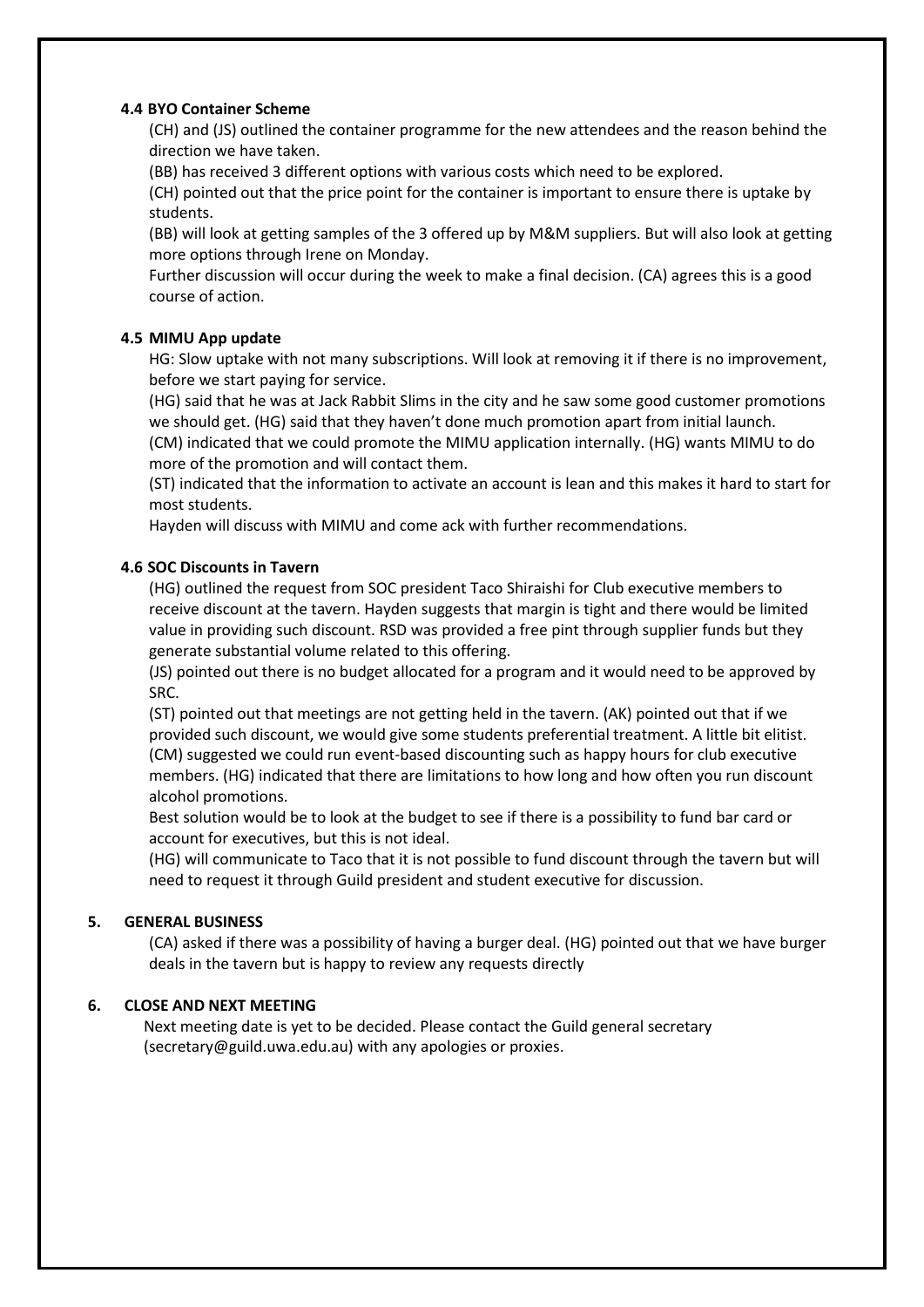

Date: 18<sup>th</sup> October 2019 Location: Meeting Room 1

**Attendees:** Jack Spagnuolo, Barbara Buxmann, Adhish Kastha, Conrad Hogg, Caitlin MacPhail, Clarice Antero, Daniel Lopes, Ben Perry, ZLindt See, Hayden Greenham, Luke Thomas **Apologies:**

# **1 WELCOME AND OPENING**

# **2 DECLARATION OF POTENTIAL OR RECEIVED CONFLICTS OF INTEREST**

# **3 CONFIRMATION OF PREVIOUS MINUTES**

# **4 AGENDA ITEMS**

# **4.1 Tavern Furniture**

JS: Damage to current tavern furniture, and wasn't quality to start with. Took new selection to SRC. This is the options we present.

AK: Like the first 2 on sheet.

HG: These are robust, as the current ones are not durable. Staying away from wooden frames. Only charcoal or oatmeal colours available on proposal. Need to find other colours. Second choice is Enterprise.

JS: Need to find a balance of "look good" and functional. Today is just to see if you like those styles. HG: Will ask them if they have other colour options.

CH: Why do we not use CastleDex?

JS: Moderate in their pricing and furniture durable. Better than Starcraft from experience and more expensive.

HG: Architects recommend other furniture but could not deliver in time. But that was a rushed job in the end. We told CastleDex we want mid price range.

CH: Can we see a sample?

JS: Their showrooms are in Osbourne Park and we can possibly arrange something.

AK: Everyone happy with that:

YES.

CH: Where is the current ones going?

HG: 6-8 upstairs and the rest downstairs.

# **4.2 Barbara Review**

BB: Hackett will continue with its fortnightly specials which are working very well. Also promoting more events and functions. Making Hackett the dedicated Halal café is working well and we will continue with that.

A lot of time has gone into Catalyst café to improve and the sales are increasing. Moved from 3 hot meal sizes to 2, and generally well accepted by customers. Desserts added. Menu boards added. Drinks ranged changed to more current and healthy range. Improved the breakfast bar. Added an ice cream freezer, and now the most popular one on campus. Ordered a better, stronger coffee machine from Vittoria to deal with the increasing demand also now that Village closed.

Quobba always has new items introduced and ones not working removed.

Village closed, and staff moved to other location.

Nedlands café generally closed for study breaks, exams and vacations with exceptions to special requests from the university. Added a loyalty card.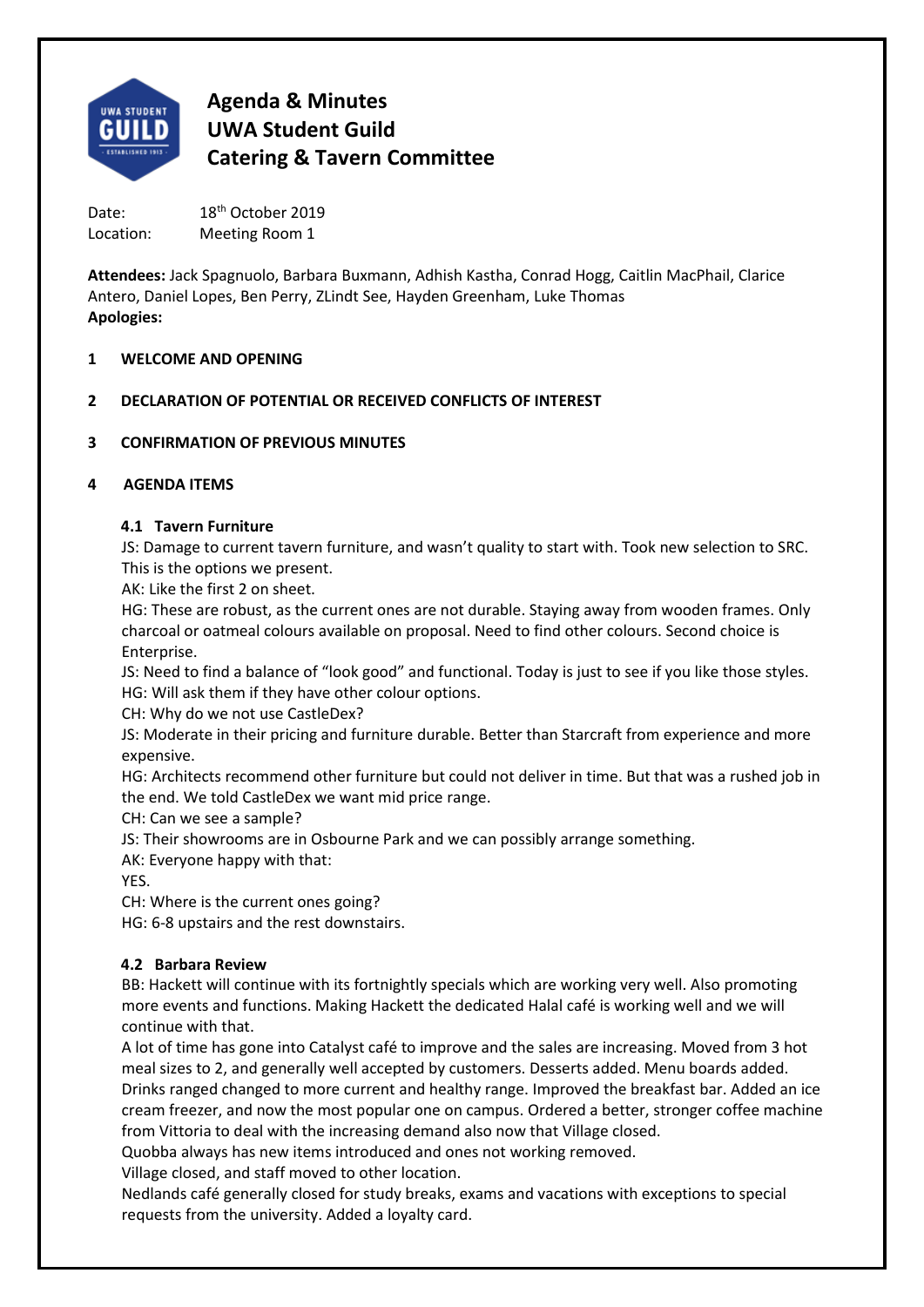Dentistry had minor changes and added a non-Guild special as the majority of the customers are non-Guild and we struggling with all the competition in the immediate area.

Added the instant feedback via QR-code, convenient, but not many people using it. Oat milk added and demand rising. Currently have our medium and large take away cups bio. Just waiting to finish our current small size stock then we will move over. Cafes getting rid of their last plastic straws and then it will be no longer out on display. Will have some behind the counter if someone specifically asks. Under \$5 meal options very popular in Hackett and Quobba. The combo meals not so popular.

All staff when through a food health & safety training this year, and its now a requirement for all new staff to complete. Ongoing coffee training.

Will continue next year with the different size keep cups. Macchiato 6oz, small 8oz, medium 12oz and large 16 oz.

Did a trial in the cafés with a free-pour sugar dispenser which eliminates the sachet papers, and its actually being used. Mainly with the Hackett clients.

#### **4.3 Biodegradable Packaging at Vendors**

CA: Committee brought up that they don't like the vendors styrofoam packaging.

JS: we wanted them open first, but we can talk to them about it. Places like Subway is a franchise and has to use their packaging.

I am sure if we talk to them they will look into other packaging they would fit in. Its now almost the same price. I don't think the change will affect the flavour of the food. Kampus Kebabs has copped some flack from the students since opening.

Will look into this.

#### **4 GENERAL BUSINESS**

#### **5.1 Hayden Tav Update**

HG: Had 3 major recent events. RSD Battle of the bands, 1100 people. Bands in Ref and DJ's in Tav. Good platform for future events.

LT: Feedback was very good. Haydens team knows that to do now. 120 was very good with everything. HG: Everyone was very behaved at the Guild Ball. Oct Fest had better sales than last year. Caitlin has been great. 150 steins all sold out. Only 2 incidents. UWA Security had a few headaches. I have regular conversations with Andy Shay and we have a good relationship. If I do have an issue I can call them for backup.

LT: Is your next event the Beach thing?

HG: Yes. We have 2 weekly specials on top of the \$10 special. Testing items for next year. Monday sales slumped. Parmi not doing so well but cheese burgers doing well.

DL: Increase of 21% on first Monday, 30% increase last Monday. Driving drink sales. Margin on cheese burger we loosing a bit but it help with labour cost and drink sales. Parmi Thursdays may need a bit of a push.

LT: Do we have a plan to introduce a vegetarian special?

DL: We have new stuff coming. It's a surprise. Hayden and I are working together and I am getting the hang of the calendar.

HG: All the specials we do helps us to understand what people like and what we will put on the next menu. Tradees comes in due to all the works. Monitor that they stick to our code of conduct. They think our prices are cheap.

# **5.2 Jack**

JS: We did get an offer for the final space in the REF. Just reviewing it. Reasonable offer on the table from Roll'd.

LT: Many Asian vendors in the ref. Should we put out a poll to see if there's a demand for others like Vietnamese or Mexican?

JS: When we did the research prior, the result was that 80% should be Asian.

#### **CLOSE, NEXT MEETING TBC**